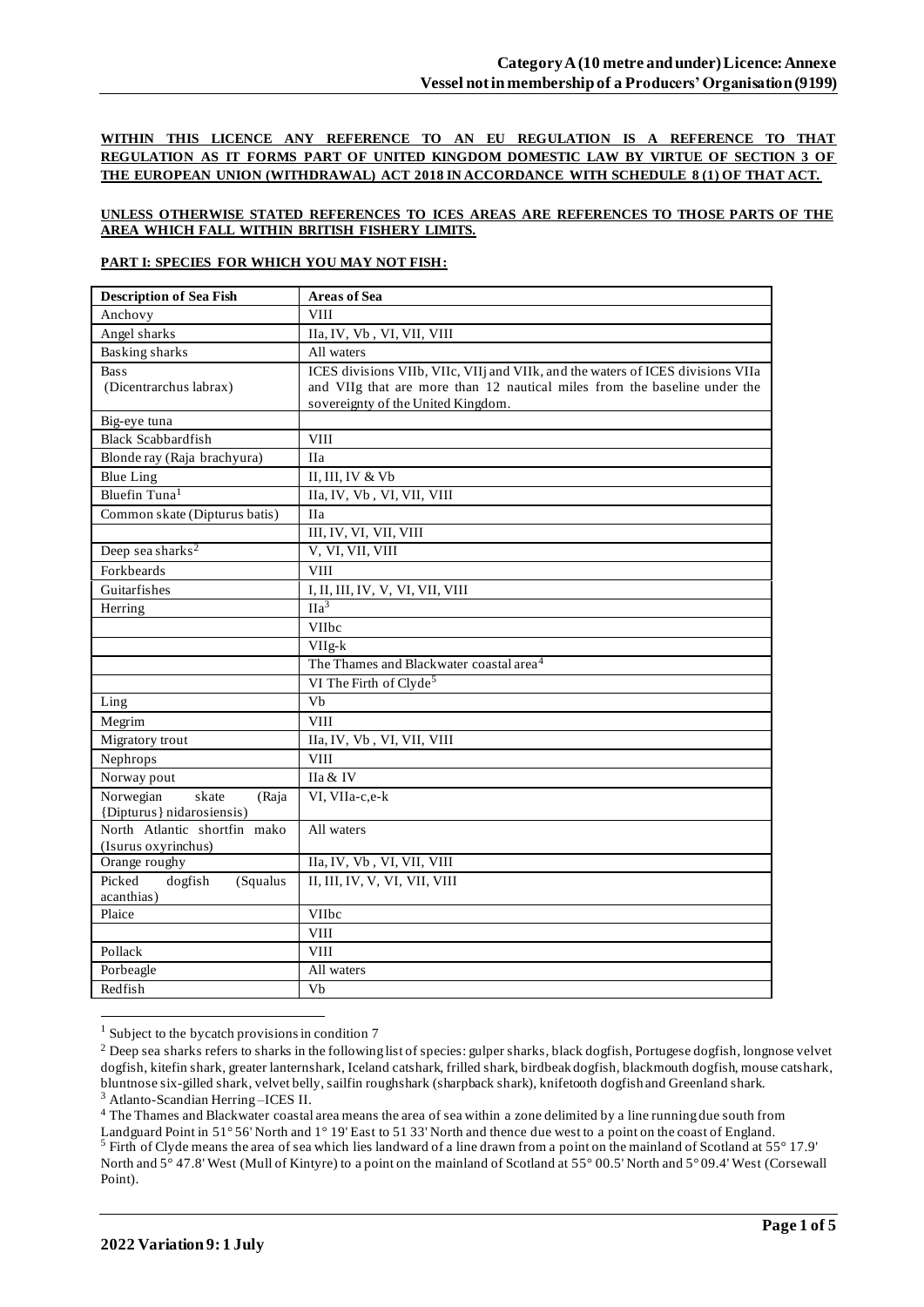# **CategoryA (10 metre and under) Licence: Annexe Vessel not in membership of a Producers' Organisation (9199)**

| Roundnose Grenadier                             | III                                          |
|-------------------------------------------------|----------------------------------------------|
| Salmon                                          | IIa, IV, Vb, VI, VII, VIII                   |
| Sandeels                                        | Scottish Inshore Waters <sup>6</sup>         |
| Skates and Rays                                 | VIII                                         |
| Small-eyed<br>(Raja<br>ray<br>microocellata)    | IIa, IV, VIa, VIb, VIIa-c, VIIe and VIIh-k   |
| Smooth<br>lanternshark<br>(Etmopterus pusillus) | IIa, IV                                      |
|                                                 | I, V, VI, VII, VIII                          |
| Sole                                            | <b>VIIbc</b>                                 |
|                                                 | <b>VIII</b>                                  |
| Starry Ray (Amblyraja radiata)                  | IIa, IIIa, IV, VIId                          |
| Thornback ray (Raja clavata)                    | IIIa                                         |
| Tope shark (Galeorhinus galeus)                 | When taken with longlines in IIa, IV; and in |
|                                                 | I, V, VI, VII, VIII                          |
| Undulate Ray (Raja undulata)                    | VI                                           |
| White sharks                                    | IIa, IV, Vb, VI, VII, VIII                   |
| White Skate (Rostroraja alba)                   | VI, VII, VIII                                |
| Whiting                                         | <b>VIII</b>                                  |

# **SPECIES FOR WHICH YOU MAY NOT FISH CONTINUED**

| <b>SPECIES</b> | <b>SEA AREAS</b>                                                              |
|----------------|-------------------------------------------------------------------------------|
| Herring        | Vb, VIb and VIaN <sup>7</sup>                                                 |
| Mackerel       | IVa Flexibility box <sup>8</sup> (Seasonal closure 15th February – 31st July) |
| Sandeels       | IIa & IV (including all management areas)                                     |

#### **Part II: QUOTA LIMITATIONS OF TAC STOCKS**

#### **LICENCE HOLDERS ARE REMINDED THAT QUOTA LIMITS ARE IN LIVE WEIGHT.**

For the conversion factors that apply see the bottom of this Annexe.

| <b>TAC SPECIES</b> | <b>SEA AREA</b>      | <b>OUOTA LIMIT/MONTH (UNLESS)</b><br><b>OTHERWISE STATED)</b>                             |
|--------------------|----------------------|-------------------------------------------------------------------------------------------|
| Anglerfish         | IIa, IV              | 1 tonne                                                                                   |
|                    | VII                  | 8 tonnes                                                                                  |
| $\rm Cod$          | IIa, IV              | 3 tonnes                                                                                  |
|                    | VIIa                 | 0.3 tonnes over the period: $00:001$ April 2022 to<br>23:59 hours 30 June 2022 inclusive. |
|                    | VIIb-c, VIIe-k, VIII |                                                                                           |
|                    | <b>VIId</b>          | 0.2 tonnes (Strictly bycatch only)                                                        |
|                    |                      | 1 tonnes                                                                                  |

<sup>&</sup>lt;sup>6</sup> "Scottish inshore waters" means the sea adjacent to the coast of Scotland and to the landward of a limit of 6 nautical miles from the baseline from which the territorial sea is measured, up to the mean high water mark of ordinary spring tides.

<sup>&</sup>lt;sup>7</sup> Reference is to the herring stock in the part of ICES zone VIa which lies east of the meridian of longitude  $7^{\circ}W$  and north of the parallel of latitude 55°N, or west of the meridian of longitude 7°W and north of the parallel of latitude 56°N, excluding the Clyde.  $8$  Mackerel caught in ICES Division IVa annually in the periods between 1 August and 15 February shall be recorded against the Western mackerel quota. All other catches of mackerel in ICES Division IVa shall be recorded against the North Sea mackerel quota and shall be subject to any quota limitations set out at **Part II** of this **Annex**.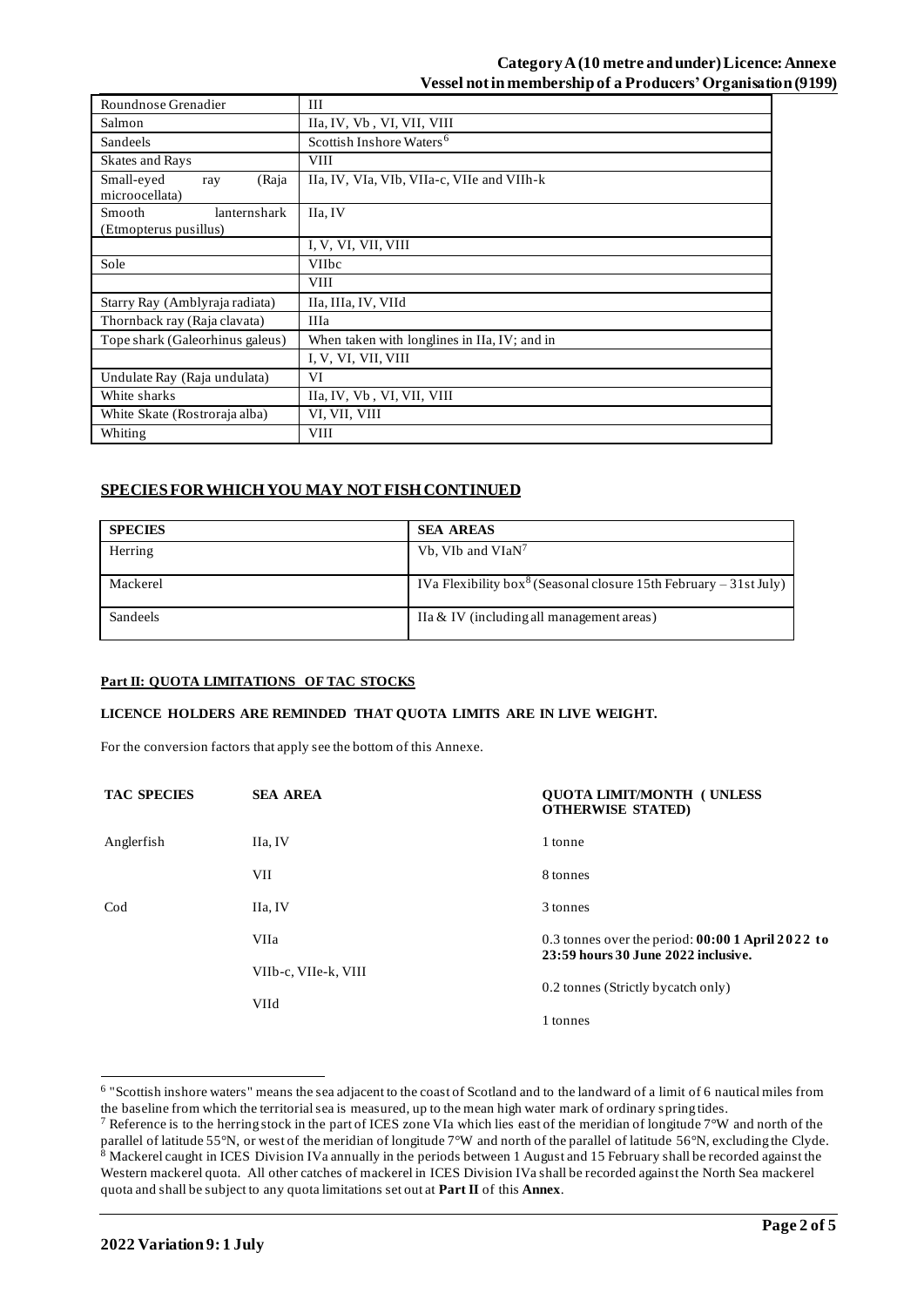# **CategoryA (10 metre and under) Licence: Annexe Vessel not in membership of a Producers' Organisation (9199)**

|                    |                           | $\alpha$ esser not in inclinuer simpler a 1 routilers. Or gainsation (2122)                                       |
|--------------------|---------------------------|-------------------------------------------------------------------------------------------------------------------|
| Haddock            | IIa, IV                   | 2.5 tonnes                                                                                                        |
|                    | VIIa                      | 1 tonne                                                                                                           |
|                    | VIIb-k, VIII              | 3.5 tonnes                                                                                                        |
| Hake               | IIa and IV                | 2 tonnes                                                                                                          |
|                    | Vb, VI, VII               | 15 tonnes                                                                                                         |
| Lemon Sole/Witches | IIa, IV                   | 1.5 tonnes                                                                                                        |
| Ling               | VI, VII, VIII             | 3 tonnes                                                                                                          |
|                    | ${\rm IV}$                | 0.2 tonnes                                                                                                        |
| Megrim             | IIa, IV                   | 0.25 tonnes                                                                                                       |
|                    | $\ensuremath{\text{VII}}$ | 5 tonnes                                                                                                          |
| Nephrops           | IIa, IV                   | 50 tonnes over the period: 00:00 1 April 2022 to<br>23:59 hours 30 June 2022 inclusive.                           |
|                    | Vb, VI                    | 7 tonnes over the period: 00:00 1 April 2022 to<br>23:59 hours 30 June 2022 inclusive.                            |
|                    | $\ensuremath{\text{VII}}$ | 8 tonnes over the period 00:00 1 April 2022 to<br>23:59 hours 30 June 2022 inclusive.                             |
| Plaice             | IIa, IV                   | 8 tonnes                                                                                                          |
|                    | VIIa                      | 12 tonnes                                                                                                         |
|                    | VIId,e                    | 12 tonnes                                                                                                         |
|                    | VIIf,g                    | 5 tonnes                                                                                                          |
| Pollack            | $\ensuremath{\text{VII}}$ | 12 tonnes                                                                                                         |
| Saithe             | IIa, IIIa, IIIb-d, IV     | $0.5$ tonnes                                                                                                      |
|                    | VII, VIII                 | 1.5 tonne                                                                                                         |
| Skates & Rays      | IIa, IV                   | 4.5 tonnes                                                                                                        |
|                    | VIId                      | 1.75 tonnes                                                                                                       |
|                    | VIa-b & VIIa-c, e-k       | 8 tonnes; of which no more than 1.5 tonne Small-<br>eyed ray (Raja microocellata) to be fished in VIIf-<br>g only |
| Sole               | II, IV                    | 8 tonnes                                                                                                          |
|                    | VIIa                      | 3 tonnes                                                                                                          |
|                    | VIId                      | 4 tonnes                                                                                                          |
|                    | VIIe                      | 2.8 tonnes                                                                                                        |
|                    | VIIf-g                    | 2.5 tonnes                                                                                                        |
| Turbot and Brill   | IIa, IV                   | 1 tonne                                                                                                           |
| Whiting            | IIa, IV                   | 4 tonnes                                                                                                          |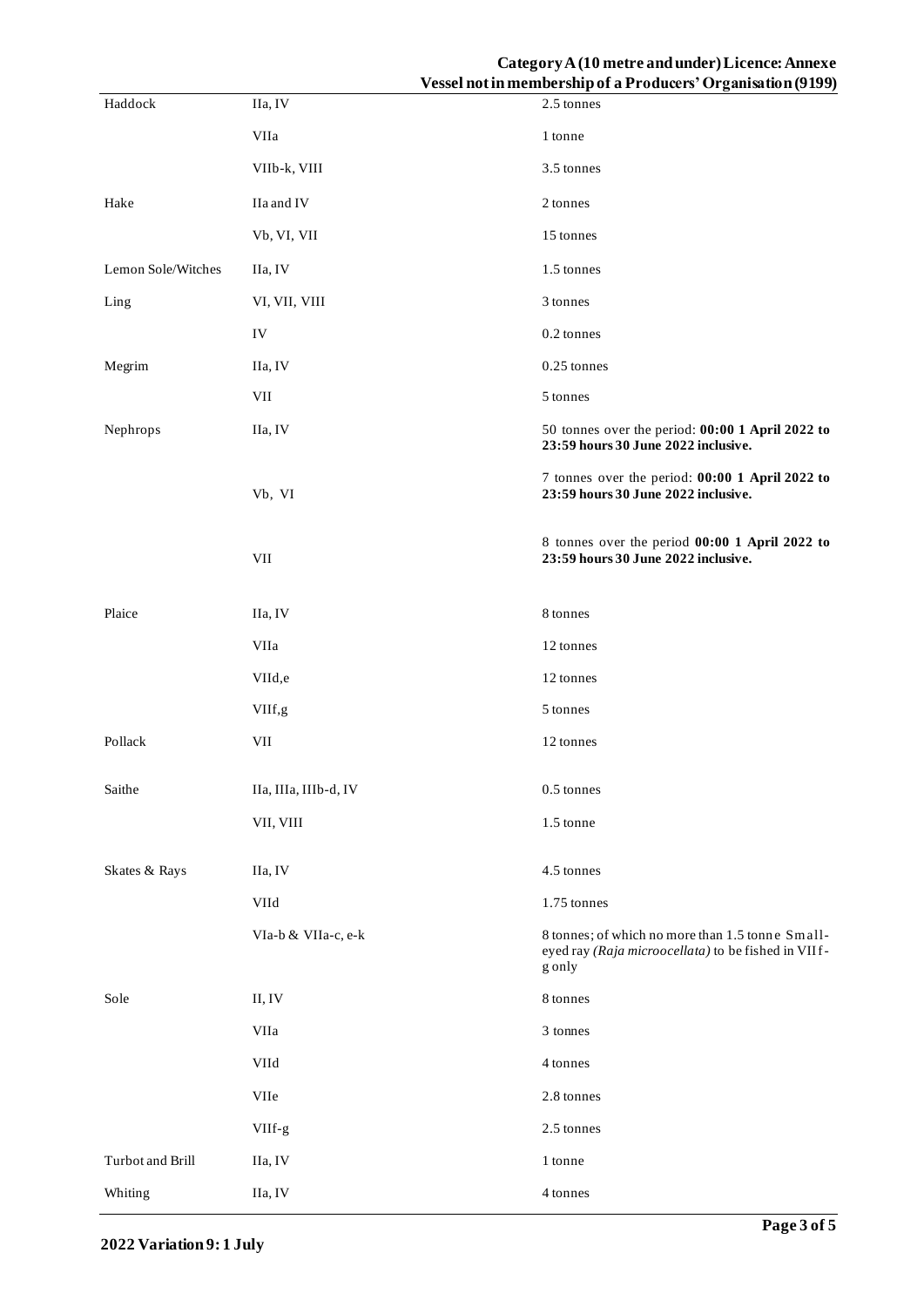|                | VIIa                                                                                                                         | 0.1 tonnes                                                                                                                                  |
|----------------|------------------------------------------------------------------------------------------------------------------------------|---------------------------------------------------------------------------------------------------------------------------------------------|
|                | $VIIb-k$                                                                                                                     | 3 tonnes                                                                                                                                    |
| Herring        | IVab                                                                                                                         | 50 tonnes                                                                                                                                   |
|                | IVc, VIId                                                                                                                    | 100 tonnes                                                                                                                                  |
|                | VIIa                                                                                                                         | $0.5$ tonnes                                                                                                                                |
|                | VIIe-f                                                                                                                       | 15 tonnes                                                                                                                                   |
|                | $VIIg-k$                                                                                                                     | 0.1 tonnes                                                                                                                                  |
| Horse mackerel | IIa, IVa, Vb, VI, VIIa-c, VIIe-k, VIIIa, b, d, e                                                                             | $0.5$ tonnes                                                                                                                                |
|                | IVb, IVc and VIId                                                                                                            | 0.5 tonnes                                                                                                                                  |
| Mackerel       | Vb, VI, VII, VIIIabde                                                                                                        | 10 tonnes. Please note that this quota limit<br>excludes fish caught and landed by vessels using<br>handline gear in sea areas VIIe-h only. |
|                | VIId handline (additional limit for vessels<br>authorised in accordance with section 5.4 of the<br>schedule to this licence) | 2 tonnes                                                                                                                                    |
|                | IIIa & IV, IIa, IIIbcd                                                                                                       | 10 tonnes                                                                                                                                   |
| <b>Sprats</b>  | IIa, IV                                                                                                                      | 200 tonnes per vessel per week                                                                                                              |
|                | VIId-e                                                                                                                       | 1 tonne                                                                                                                                     |

**Fisheries Administrations are aware of the differing catch limits that exist between ICES areas and that this can on occasion lead to the misreporting of the catch area. To ensure that we do not overfish and ensure more accurate reporting we intend to closely monitor activity, with a view to allowing greater catch limit flexibility throughout the year.**

# **OTHER SPECIES**

| <b>TAC SPECIES</b> | <b>SEA AREA</b> | <b>OUOTA LIMIT</b> |
|--------------------|-----------------|--------------------|
| Tusk               | Hа              | 100kg per trip     |
| Blue Ling          | IIa & IV        | 100 kg per trip    |

### **Live weight shall be calculated by multiplying landed weight by the conversion factors set out below**.

| <b>Species</b>      | Code       | Gutted | Gutted $&$<br>Headed | Fillets | Parts              |
|---------------------|------------|--------|----------------------|---------|--------------------|
| Anglerfish          | <b>ANF</b> | 1.22   | 3.0                  |         | $3.0^{9}$          |
| <b>Bass</b>         | <b>BSE</b> | 1.125  |                      | 2.7     |                    |
| <b>Blue Whiting</b> | <b>WHB</b> | 1.15   |                      |         |                    |
| <b>Brill</b>        | BLL        | 1.09   | 2.7                  |         |                    |
| $\rm Cod$           | COD        | 1.17   | 1.7                  | 2.6     | 1.38 <sup>10</sup> |
| Conger Eel          | <b>COE</b> | 1.125  |                      | 2.7     |                    |
| Common Dab          | DAB        | 1.11   | 1.39                 |         |                    |
| Common Sole         | SOL        | 1.04   |                      | 2.5     |                    |
| Flounder            | <b>FLE</b> | 1.08   |                      | 2.7     | $1.39^{11}$        |

<sup>9</sup> Tails

<sup>10</sup> Headed